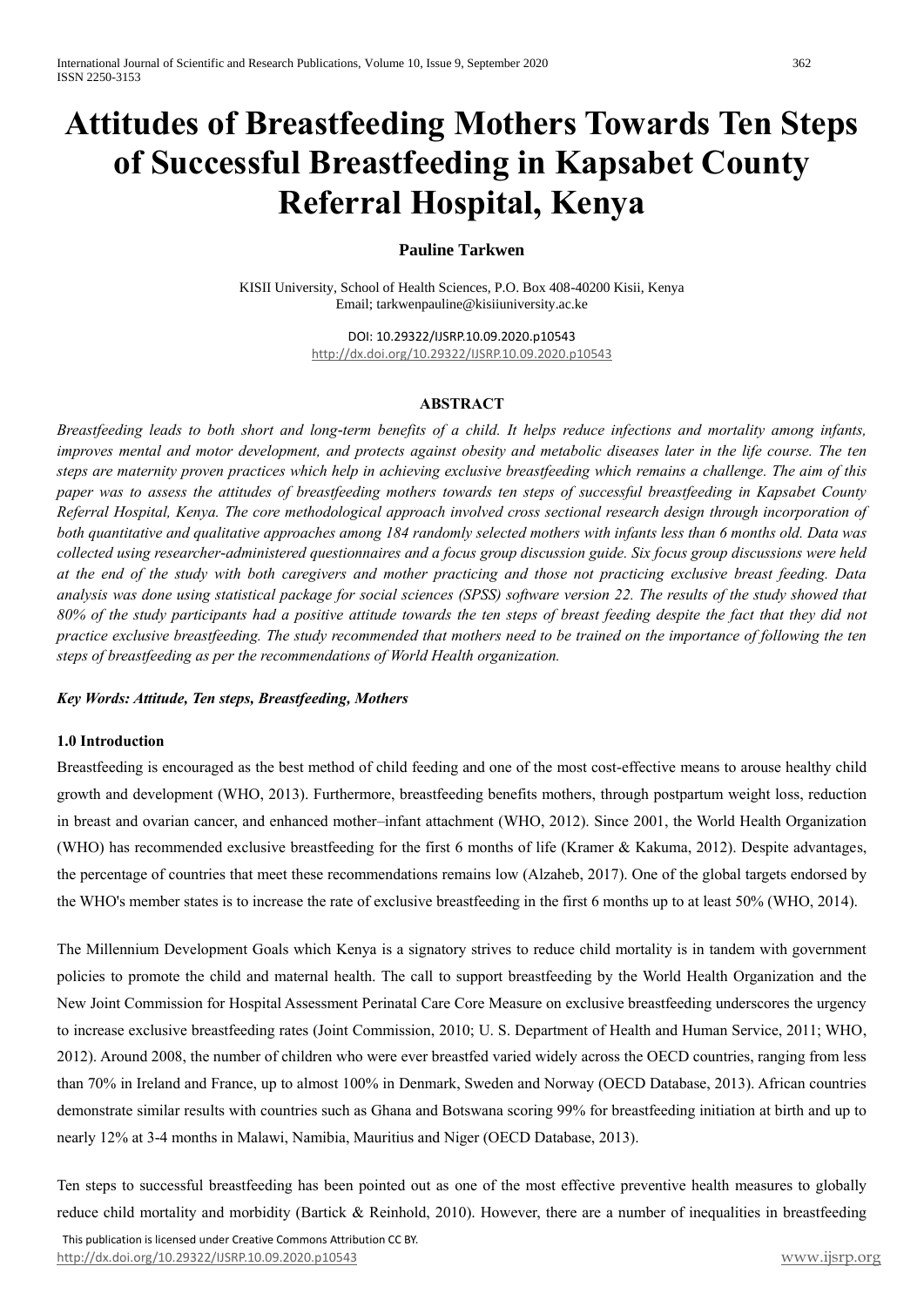outcomes by socio-economic indicators and by race and ethnicity (WHO, 2012). Low wealth populations in developed and developing nations, as a group, exhibits lower breastfeeding rates, and thus are vulnerable to higher incidences of breastfeeding preventable illnesses.

Kenyan lactating mothers breastfeeding practices extensively differ with the recommended practices. For instance, according to Kenyan Demographic Health Survey, only 32% of the under 6 months children are breastfed yearly, albeit the fact that 97% of Kenyan children are breastfed at some point (African Population and Health Research, 2010). United Nations (2010) found out that, in order to meet the Millennium Development Goals of halving the prevalence of underweight children by 2015, mothers must comply with the recommended breastfeeding practices. Therefore, the Kenyan government has been promoting the Ten Steps to successful breastfeeding in different regions in Kenya.

Studies suggest that attitudes toward breastfeeding begin well before pregnancy and decisions concerning breastfeeding are often made early in life (Saunders-Goldson & Edwards, 2004), therefore, research examining attitudes before pregnancy is important. Identifying predictors of breastfeeding intentions facilitate the design of effective breastfeeding promotion interventions. Several studies in Western countries have been assessed the attitudes of young populations toward breastfeeding Zahid *et al.,* 2016). Attitudes regarding breastfeeding among university students vary across countries. A study of university students in Lebanon and Syria showed positive attitudes among participants, and breastfeeding intention was significantly associated with knowledge and attitude (Hamade *et al.,* 2014). In another study in Jordan, university students showed a positive level of breastfeeding knowledge, but their attitudes toward breastfeeding practices were negative (Al-Domi, 2015). Therefore, the current paper investigated attitudes of breastfeeding mothers towards ten steps of successful breastfeeding in Kapsabet County Referral Hospital, Kenya.

#### **2.0 Literature Review**

Attending an urban clinic was found to be the strongest predictor of knowledge on ten steps to successful breastfeeding by mothers as they claim that care staff in metropolitan clinics are well educated hence have knowledge to impart on mothers (de Paoli, 2001). Moreover, de Paoli et al assert that the work of health staff in urban setting is better supervised and staffs are exposed to more training opportunities than their rural counterparts hence impart proper knowledge to their client (de Paoli,2001; Cherop et al., 2009). Furthermore, health workers are responsible for health education including infant feeding practices and counseling in pre and postnatal period in health facilities hence imparting knowledge to mothers on infant feeding practices (Aidam *et al.,* 2005).

Self-efficacy is based on people's assessment regarding whether they have the knowledge and skill to make changes in their behavior and whether their situation allows them change (Naidoo, 2000). In 1999, Dennis developed the Breastfeeding Self-Efficacy Scale (BSES), containing 32 items to measure mothers' viewpoint of self-efficacy (WHO, 2003). The scale was further developed in 2003 and the latest version has just 14 items (Naidoo, 2000). Their study indicated that maternal self-efficacy was significantly associated with duration of breastfeeding, after adjusting for marital status, maternal education and income. However, this scale only targets on pregnant women or new mothers and cannot be extended to other people such as the mother's social network, although this may also influence mothers' feeding choices.

#### **3.0 Methodology**

The study used a cross sectional survey which employed both qualitative and quantitative methods in data collection as per the recommendations of Katzenellenbogen *et al., (*2002). In this type of study design, either the entire population or a subset thereof is selected, and from these individuals, data are collected to help answer research questions of interest. It is called cross-sectional because the information which is gathered represents what is going on at only one point in time The study aimed at collecting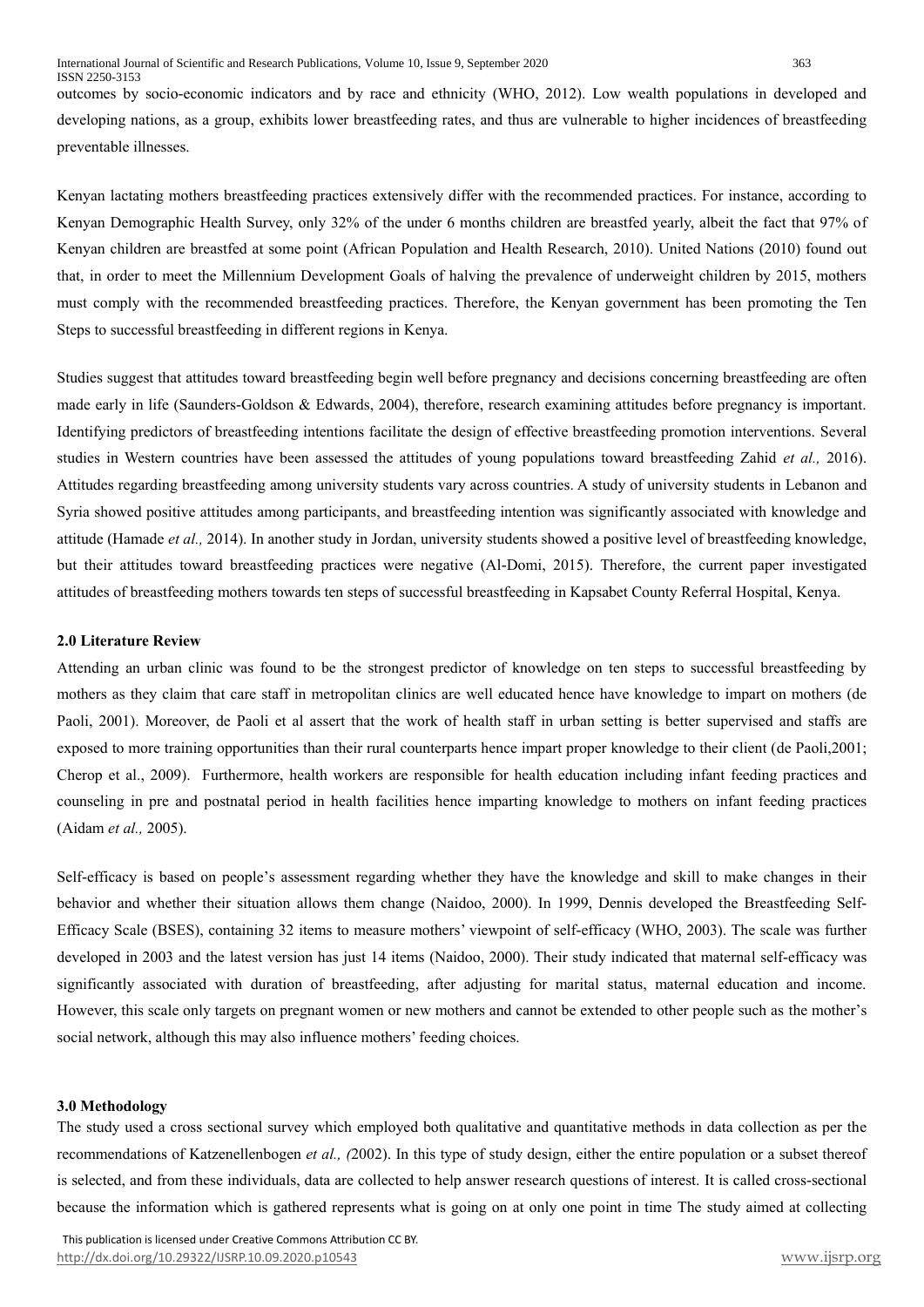information from respondents on care givers knowledge on the Ten Steps to successful breastfeeding, the attitude of the lactating mothers on the Ten Steps to successful breastfeeding and the practices of the care givers on the Ten Steps to successful breastfeeding. Additionally, the knowledge of the MCH clinic nurse on the Ten Steps to successful breastfeeding was also explored.

The study targeted mothers with their infants 0<6 months old residing within Nandi county by accessing post-natal care at Kapsabet county hospital. A target population of 195 mothers was used but only 184 mothers responded during the study. All breastfeeding mothers visiting the MCH clinic at Kapsabet County Referral Hospital were invited to participate in filling the questionnaires. Systematic sampling was used to select the subjects since it provides equal chance of inclusion, minimizes bias and has great potential to provide good representation.

The sample size was calculated using a formula by Cochran (Israel, 1992);This was adopted because the study only assumes the finite nature of the population and to be more confident that the study meets the required sample size based on the formulation, the acceptable sample size ranged between a minimum ration of parameter to 10 observations.

 $n = \frac{z^2 p(100-p)}{a^2}$  $\frac{100-pj}{\varepsilon^2}$  where

 $n =$  the required minimum sample size

p= estimated prevalence of mothers who breastfeed exclusively up to 6 months of infants age (which is 13% as per study by KNBS and ICF Macro, 2010))

- $\varepsilon$  = margin of error on p (set at 5)
- $q = 1-p$

 $z$ = standard normal deviate corresponding to 95% confidence level (=1.96)

#### By substituting the above equation, it gave 192 respondents

A questionnaire with both closed and open-ended questions was used to collect both the quantitative and qualitative information on breastfeeding mothers' knowledge on ten steps to successful breastfeeding. The questionnaire was adopted from a facevalidated one used in a study in a low-resource urban setting by Ochola (2008) and modified for this study. In addition, a focus group discussion (FGD) guide was used to elicit information on infant feeding practices from the breastfeeding mothers. In order to pre-test the questionnaire on the length, content, question wording, and language, eight respondents (5% of the total sample) from Nandi attending PNC were interviewed. This was necessary to facilitate modifications on the questionnaire by correcting mistakes. This also ensured that the researchers conducted the interviews in a standardized way.

Additionally, questionnaires were revised by team leaders and the recommended modifications to specific items were done to suit the study objectives. Ensuring that the questionnaire content represented the study objectives enhanced content validity. Questionnaires were also pretested in Moi Teaching and Referral Hospital before actual data collection begun. Finally, during data collection the questions were paraphrased and repeated severally so as to ascertain whether the respondents had comprehended the questions.

The collected data was checked, coded, cleaned and entered into SPSS software for analysis. All the analysis of quantitative data was done using the Statistical Package for Social Sciences (SPSS) version 22. Frequencies and percentages were used. Data from focus group discussions was transcribed, responses arranged in general categories identified in the discussion guide then coded.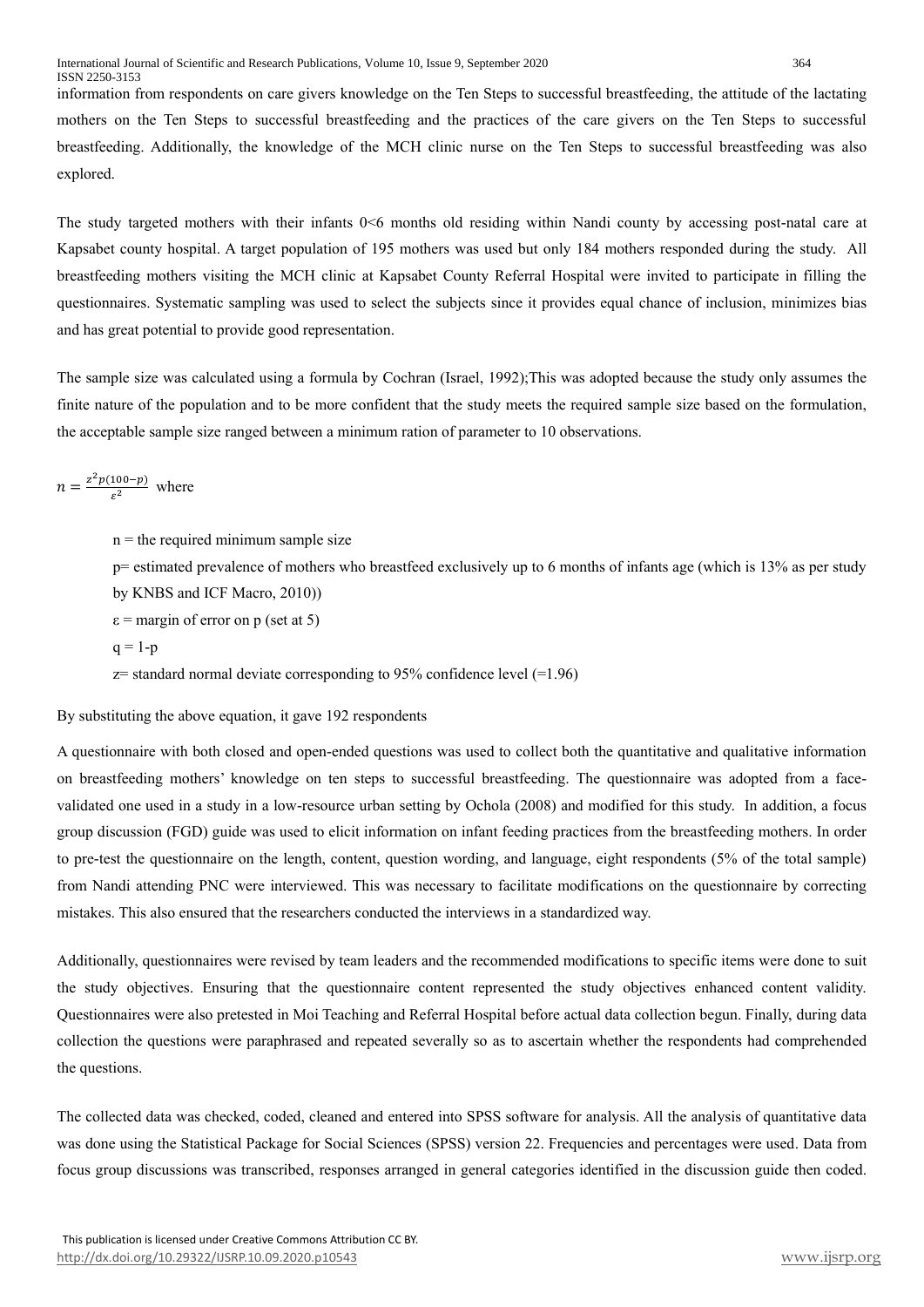Common themes were identified, inferences made from each theme and conclusion drawn then triangulated with the data from the questionnaire.

Clearance to obtain a research permit for the study was sought from Kisi university graduate school. Research permit was also obtained from National Council for Science, Technology and Innovations and the Management of Kapsabet County referral Hospital to conduct the study. Informed consent was obtained from the mothers before conducting the research. The information obtained from the study participants was handled with utmost confidentiality.

#### **4.0 Results**

Focus group discussions were organized for mothers practicing the ten steps to successful breastfeeding and to those not practicing as well as to other caregivers like grandmothers, fathers and older siblings. Information from the FGDs was analyzed for common themes emerging from the discussion. Discussions were guided by a set of questions in the FGD guide. The FGD showed that most of the mothers indicated that they got information regarding breastfeeding from the health facility they attended both before and after delivery. Some got information from their own mothers or mother in-laws, relatives, friends, media and TBAs. The mothers reported that they had received various messages regarding breastfeeding. Some of the messages they received included the message that '*one should breastfeed on one breast until it is emptied then change to the other'* as said by one mother while another said, 'I *was told to clean the breasts before breastfeeding.'* Other messages that the mothers received included the message that a mother should breastfeed within thirty minutes time after delivery; breastfeed frequently as long as the child demands; breastfeeding helps the child to grow strong; breastfeed exclusively for six months; and when the child hiccups give breast milk instead of water.

The mothers reported that they concurred with messages given regarding breastfeeding counseling. Some mothers reported that they were already realizing some of the benefits of exclusive breastfeeding but with challenges one mother claimed that her baby cries a lot and this might force her to change to other forms of feeding.

Mothers in this group seemed to have a good understanding of the concept often steps of breastfeeding and stated that it meant giving the baby only breast milk without even water for six months. Some mothers reported that they had practiced exclusive breastfeeding with their older children.

The mothers gave the benefits of breastfeeding from their own understanding and also from what they had learnt from the hospital as follows: '*Mother's milk is more important to the baby than any other food as it contains all the nutrients that a baby needs for six months.' as s*aid by one mother. Other benefits that the mothers gave were; breastfeeding helps the baby not to contact many diseases; breast milk is safer and hygienic and is always available; breastfeeding helps a mother not to get pregnant although not always; and that breast milk makes the baby to grow healthy and strong.

According to the results of the study, 80% of the women interviewed had a positive attitude towards the ten steps of breastfeeding. The remaining 13% of the women had a neutral altitude and the remaining 7% had a negative attitude towards the ten steps of breastfeeding as shown in Table 1.

# **Table 1: Breastfeeding mothers' attitude towards the ten steps of breastfeeding**

| <b>Attitude</b> | rrequency     | Percentages |
|-----------------|---------------|-------------|
| Positive        | $\sim$<br>149 | 80          |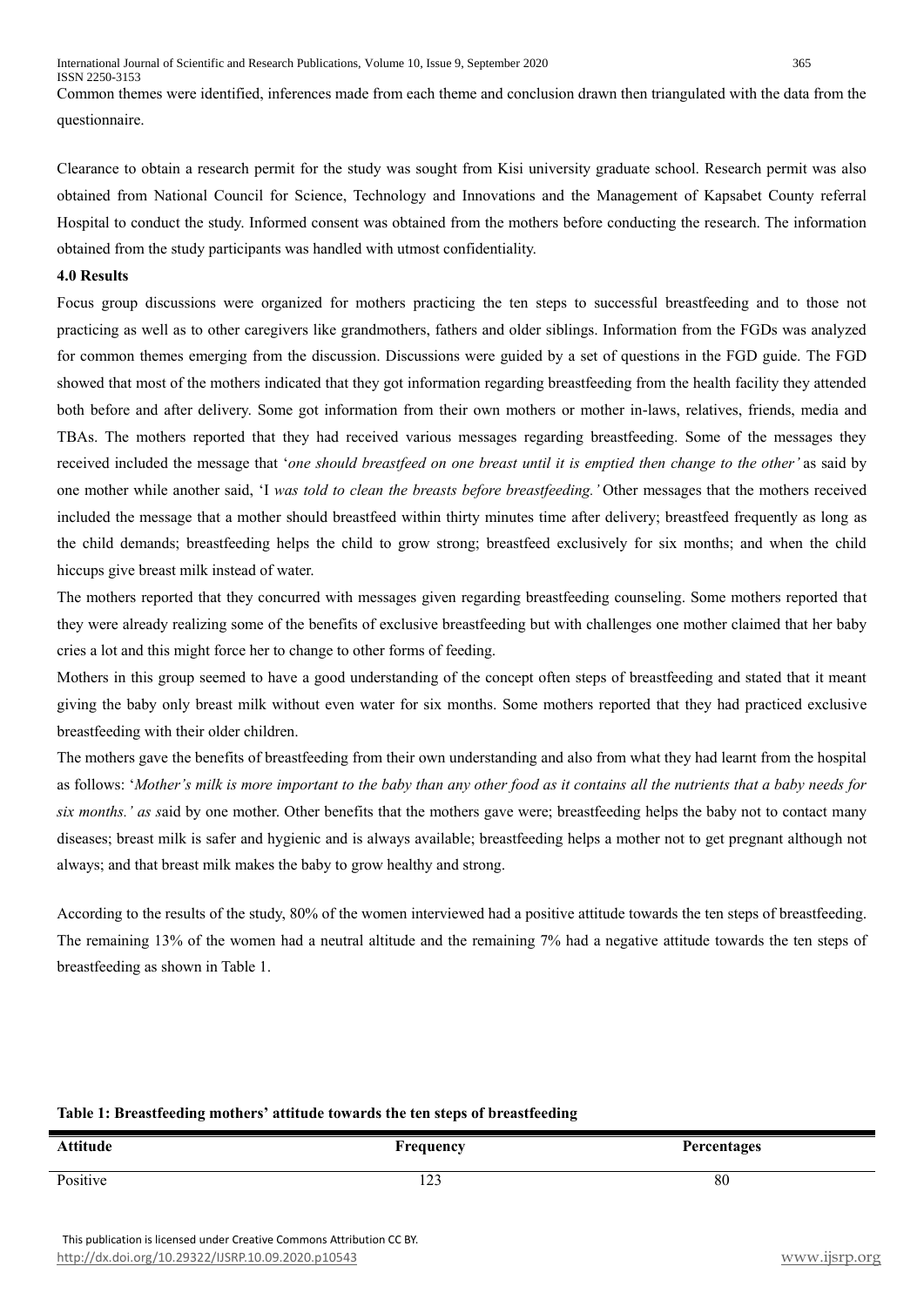Table 1 shows that majority of the breastfeeding mothers at Kapsabet County Referral Hospital had a positive attitude towards the ten steps of breast feeding. This implies that the respondents were in a position to follow the ten steps of breastfeeding which was in line with WHO (2013) recommendations. This further points out that mothers had intention of breastfeeding their infants however, majority did not breast feed their infants exclusively. This is study findings are similar to those of Mohamed, Ochola, and Owino (2020) who found in their study that women in Wajir county had a positive attitude towards exclusive breastfeeding despite the fact that they did not breastfed their infants exclusively.

#### **5.0 Conclusions**

The study participants had a positive attitude towards the ten steps of breast feeding despite the fact that most of them did not follow the ten steps. The study therefore recommends that mothers need to be trained on the importance of following the ten steps of breastfeeding as per the recommendations of WHO (2013).

#### **6.0 Ethical considerations**

The study was approved by the National commission for Science Technology and Innovations (NACOSTI). Written and informed consent for participation was obtained from each participant. They were also ensured about the confidentiality of their information and the voluntariness of participation in the study.

## **Competing interest:** None

#### **7.0 References**

- Aidam, B. A., Pérez-Escamilla, R., Lartey, A & Aidam J. (2005). Factors associated with exclusive Breastfeeding in Accra, Ghana. *European Journal of Clinical Nutrition*, 59(6), 793-794.
- Al-Domi, H. A (2015). Knowledge and attitudes towards breastfeeding among unmarried female graduates at the University of Jordan. *Mal J Nutr ;* 21:309-19.
- Alzaheb, R. A. (2017). Factors influencing exclusive breastfeeding in Tabuk, Saudi Arabia. *Clin Med Insights Pediatr;* 11:1179556517698136.
- Cherop, C.E., Kaverenge-Ettyang A.G., Mbagaya, G.M. (2009). Barriers to exclusive breastfeeding among infants aged 0-6 months in Eldoret municipality, Kenya. *East Africa journal of Public health* 6 (1): 69-72.
- de Paoli M, Manongi R, Helsing E & Klepp K., (2001). Exclusive Breastfeeding in the Era of AIDS. *Journal of Human Lactation*, **17**(313): 315,319.
- Hamade, H., Naja, F., Keyrouz, S., Hwalla, N., Karam J, Al-Rustom (2014). Breastfeeding knowledge, attitude, perceived behavior, and intention among female undergraduate university students in the Middle East: The case of Lebanon and Syria. Food Nutr Bull;35, 179-90.
- Kramer, M. S. & Kakuma, R. (2012). Optimal duration of exclusive breastfeeding. *Cochrane Database Syst Rev;*15:CD003517.
- Mohamed, M.J., Ochola, S. & Owino, V.O. A (2020). Qualitative Exploration of the Determinants of Exclusive Breastfeeding (EBF) Practices in Wajir County, Kenya. Int Breastfeed J, 15**,** 44.
- Ochola, S. A. (2008). *Evaluation of two counseling strategies promoting exclusive breastfeeding among HIV-negative mothers in Kibera slum, Nairobi, Kenya: A randomized controlled trial.* Unpublished PhD Thesis. Stellenbosch University, Cape Town.